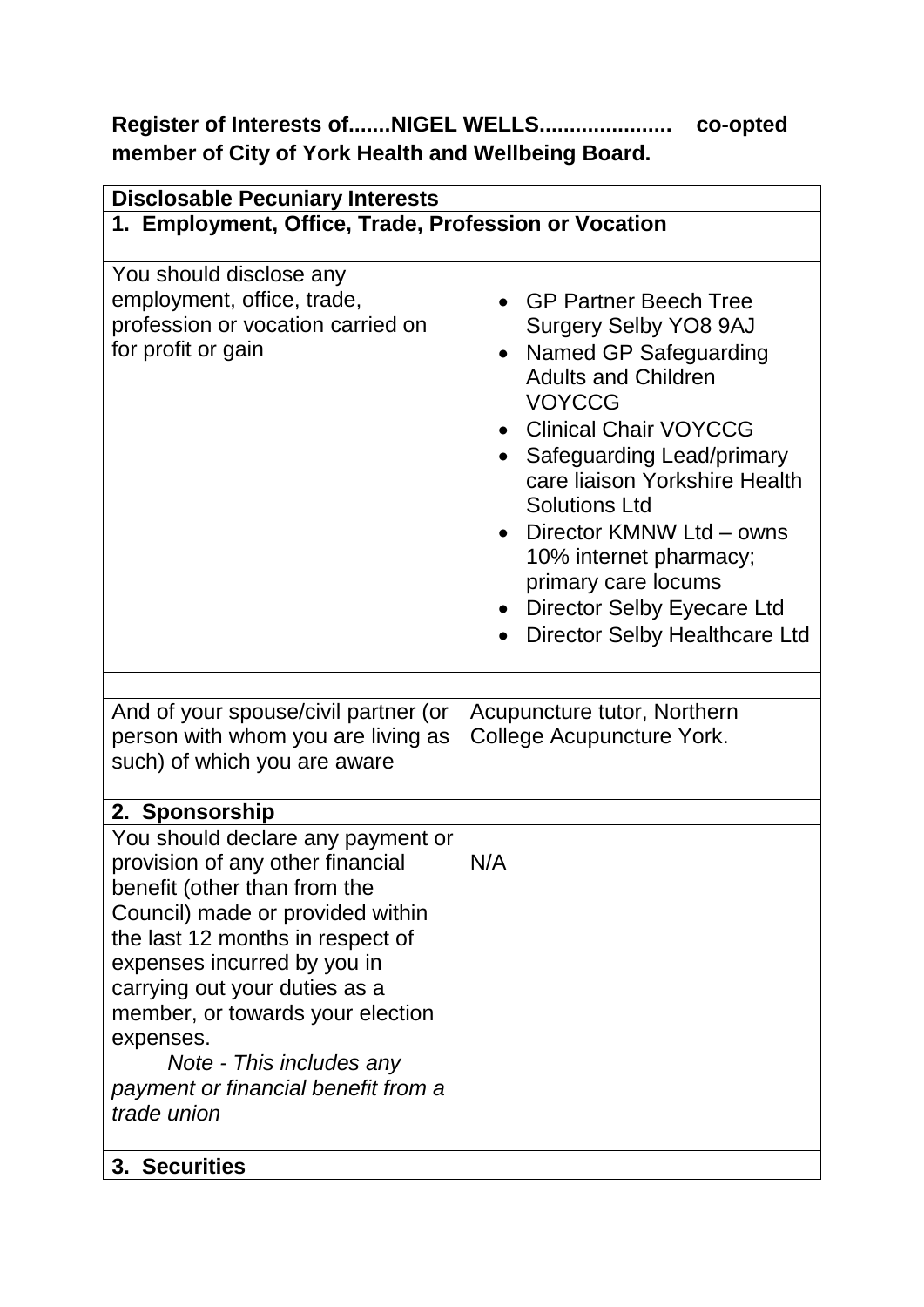| You should detail any beneficial<br>interest in securities of a body<br>which has to your knowledge a<br>place of business or land in the<br>City Council's area and either the<br>total nominal value of the securities<br>exceeds £25,000 or one hundredth<br>of the total issued share capital, or<br>one hundredth of the total issued<br>share capital of any class of shares<br>issued. | N/A |  |
|-----------------------------------------------------------------------------------------------------------------------------------------------------------------------------------------------------------------------------------------------------------------------------------------------------------------------------------------------------------------------------------------------|-----|--|
| "Securities" does not include<br>building society accounts but<br>includes securities of all other<br>descriptions such as shares,<br>debentures, stock, loan stock and<br>units of a collective investment<br>scheme                                                                                                                                                                         |     |  |
| And of your spouse/civil partner (or<br>person with whom you are living as<br>such) of which you are aware                                                                                                                                                                                                                                                                                    | N/A |  |
|                                                                                                                                                                                                                                                                                                                                                                                               |     |  |
| 4. Contracts                                                                                                                                                                                                                                                                                                                                                                                  |     |  |
| You should detail any current<br>undischarged contract made<br>between you, or a body in which<br>you have a beneficial interest, and<br>the Council under which goods or<br>services are to be provided or<br>works are to be executed                                                                                                                                                       | N/A |  |
| You have a beneficial interest in a<br>body which is a firm in which you<br>are a partner or a body corporate<br>of which you are a director, or in<br>the securities of which you have a<br>beneficial interest                                                                                                                                                                              |     |  |
| And of your spouse/civil partner (or                                                                                                                                                                                                                                                                                                                                                          |     |  |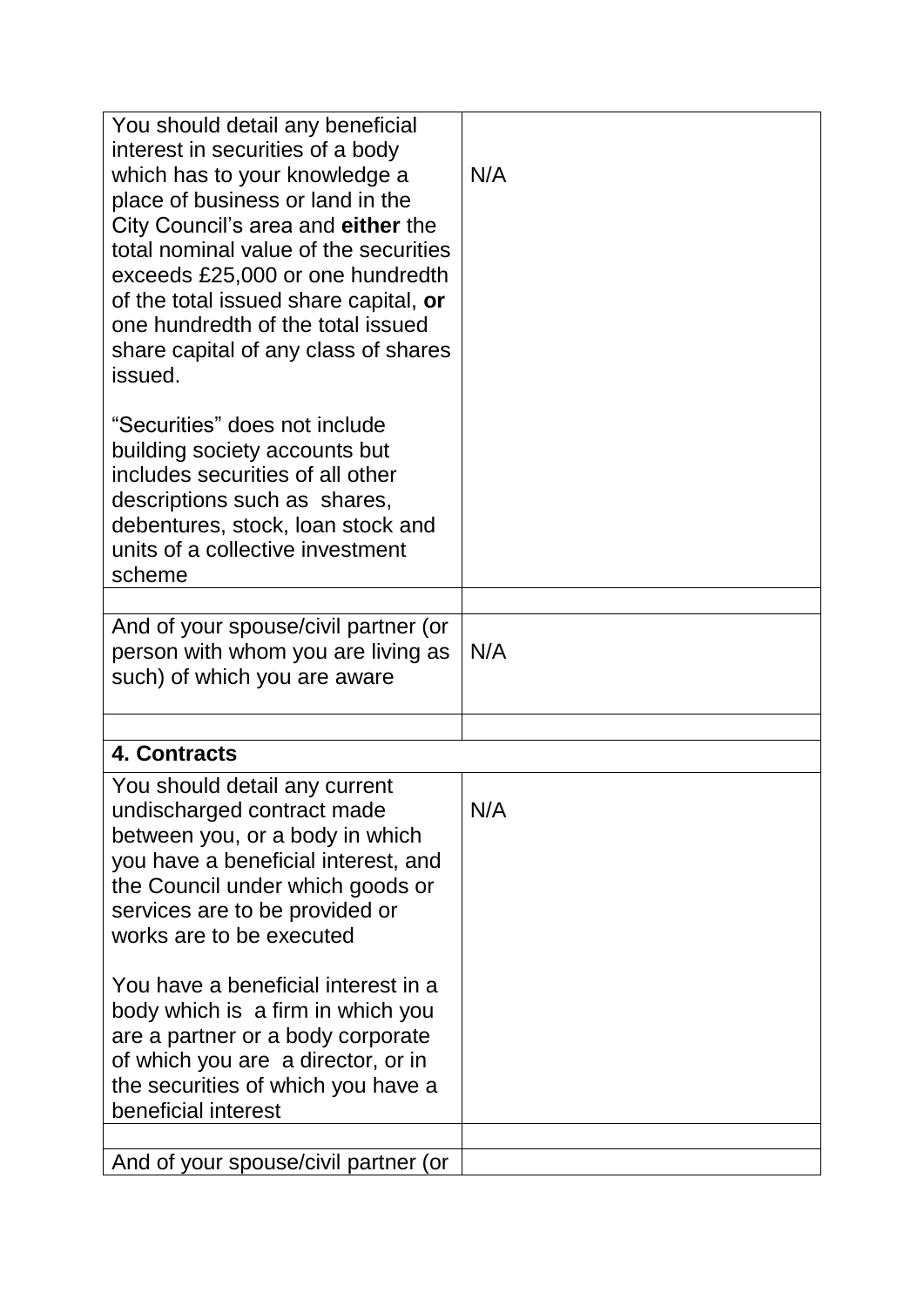| person with whom you are living as<br>such) of which you are aware                                                                                                                                              | N/A                                                                        |  |
|-----------------------------------------------------------------------------------------------------------------------------------------------------------------------------------------------------------------|----------------------------------------------------------------------------|--|
|                                                                                                                                                                                                                 |                                                                            |  |
| 5. Land, Licences and Corporate Tenancies                                                                                                                                                                       |                                                                            |  |
| Land<br>You should detail any beneficial<br>interest in land within the Council<br>area (including any easement, or<br>right in or over land which does not<br>carry the right to occupy or receive<br>income). | Joint Owner house<br>21 New Walk Terrace<br><b>YORK</b><br><b>YO10 4BG</b> |  |
| Note: For these purposes land<br>includes buildings and so if you<br>own or are the tenant of your<br>house you will have an interest in<br>land.                                                               |                                                                            |  |
| And of your spouse/civil partner (or<br>person with whom you are living as<br>such) of which you are aware                                                                                                      | Joint owner as above                                                       |  |
| Licences<br>You should detail any licence<br>(alone or jointly with others) to<br>occupy land in the City Council's<br>area for a month or longer.                                                              | N/A                                                                        |  |
| And of your spouse/civil partner (or<br>person with whom you are living as<br>such) of which you are aware                                                                                                      | N/A                                                                        |  |
| <b>Corporate Tenancies</b><br>You should detail any tenancy<br>where to your knowledge, the<br>Council is the landlord and the                                                                                  | N/A                                                                        |  |